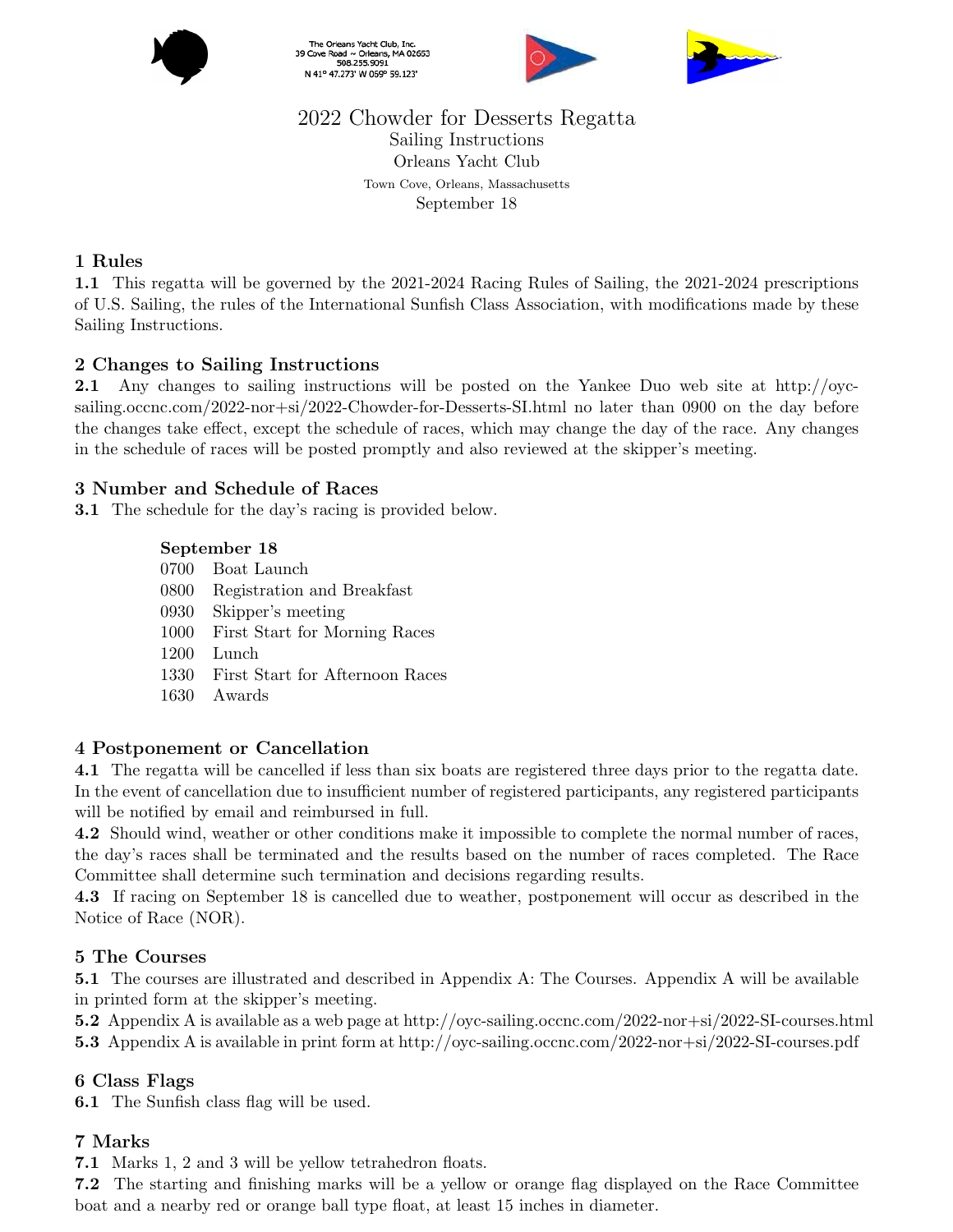# 8 The Start

8.1 Races will be started according to the signal sequence defined in rule 26 (five minute start).

8.2 Times shall be taken from the visual signals; the absence of a sound signal shall be disregarded. Approximately 15 seconds prior to the warning signal, the race committee will sound multiple short blasts to prepare the Racers for the Start sequence.

8.3 The start and finish marks are described in the "Marks" section.

#### 9 Recalls

9.1 Individual recalls will be signaled in accordance with Rule 29.1.

9.2 General recalls will be signaled in accordance with Rule 29.2.

9.3 After a general recall the warning signal for a new start shall be made one minute after the First Substitute flag is removed (one sound).

#### 10 Change to the Course

10.1 Course changes will not be made after the beginning of the preparatory period of the start sequence, except moving a drifting mark or moving the finish line prior to the last leg to adjust for major wind shifts.

## 11 The Finish

11.1 The start and finish marks are described in the "Marks" section.

#### 12 Penalty System

12.1 Rule 44.1 and 44.2 (the Two-Turns and One-Turn Penalties) is in effect. Rule 44.3 (Scoring Penalty) is not in effect. A boat which fails to take a penalty under Rule 44.1 and 44.2 is disqualified if protested by another competitor.

#### 13 Time Limits and Target Times

13.1 The time limit for the first boat to finish will be one hour.

13.2 Boats failing to finish within 20 minutes after the first boat finished will be scored "Did Not Finish". 13.3 If a yacht in last place in a race is delaying the next start, the jury may order the race terminated

and score the yacht point equal to last place.

#### 14 Protests and Requests for Redress

14.1 A boat intending to protest shall inform the other boat at the first reasonable opportunity. When her protest will concern an incident in the racing area that she was involved in or saw, she shall hail "Protest". A red flag is not necessary for boats less than 6 meters.

14.2 A boat shall notify the Race Committee boat at the Finish line of her intent to protest and the identity of the protested boat.

14.3 Protests shall be written on forms available from the Race Committee and lodged with a Race Committee representative ashore. Protest time will end one hour after the Race Committee boat docks.

14.4 Protest notices will be posted within 30 minutes of the protest time limit to inform competitors where and when there is a hearing in which they are parties to a protest or named as a witness or the parties will be contacted directly.

14.5 The jury will try to hear protests approximately in the order received.

#### 15 Scoring

15.1 The Low-Point System, Appendix A, of the USSA Racing Rules will apply.

- 15.2 The regatta result will be considered valid if at least three races have been completed.
- 15.3 If four or more races are completed one scoring discard will be allowed.

#### 16 Safety Regulations

16.1 PFDs must be worn at all times when sailing.

16.2 A boat that retires from a race shall notify the race committee as soon as possible.